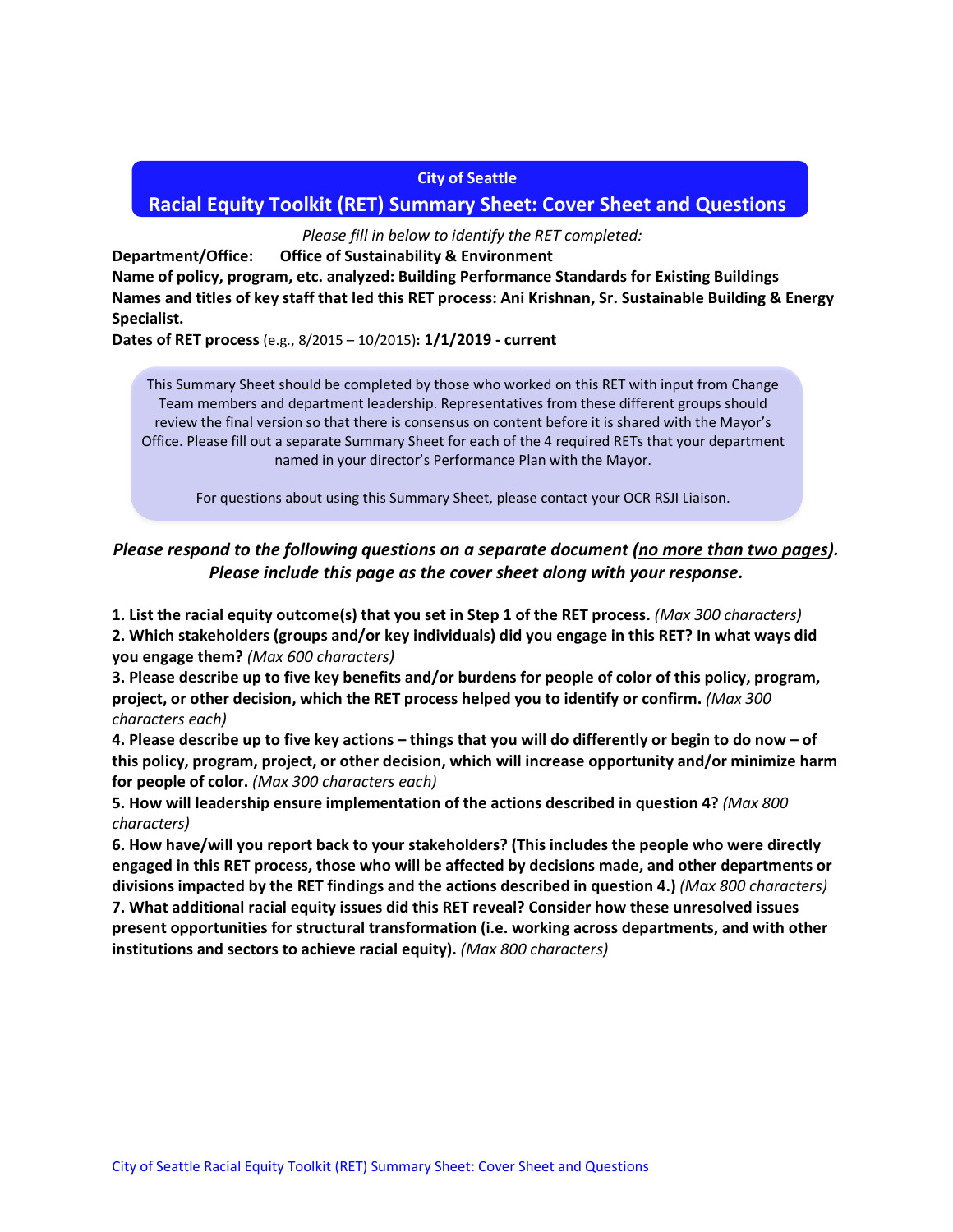#### **1. List the racial equity outcome(s) that you set in Step 1 of the RET process.** *(Max 300 characters)*

#### **Building owners from EEI populations – especially those who own buildings in EEI focus areas:**

- can access prioritized funding to manage the burden of meeting standards;
- are provided with clear information and guidance to understand both the State's and Seattle's performance standards compliance pathways.

### **Commercial and residential tenants from EEI populations – especially those in EEI focus areas:**

- are able to live or work in higher quality, energy-efficient spaces;
- will experience minimal disruptions to their tenancy during any building upgrades;
- are provided pathways to mitigate temporary or permanent displacement risk.

#### **EEI populations and WMBEs will:**

• form a significant portion of the qualified workforce that conducts building assessments and upgrades.

## **2. Which stakeholders (groups and/or key individuals) did you engage in this RET? In what ways did you engage them?** *(Max 600 characters)*

Internal and Interdepartmental Stakeholders:

- OPCD
- OED
- OCR
- SDCI
- SCL

The goal of our internal meetings was to develop a draft set of racially equitable outcomes, draw up a list of stakeholders to be engaged, identify data available (and data gaps) to help with analysis, and incorporating racial impacts in discussions around policy scope. Engagement occurred in the form of one-on-one meetings, team meetings, and one workshop which included an equity mapping exercise.

External Stakeholders:

- Outreach partner (NWEC)
- Affordable housing operators
- Community based organizations
- Developers
- Building operators
- Utilities
- Labor unions

External stakeholder outreach has so far occurred in conjunction with our outreach partner, the Northwest Efficiency Coalition (NWEC). In addition to frequent check-ins with NWEC, we have held a preliminary round of meetings with the groups listed above to shop around the idea of the policy. Additional one-on-one meetings have also occurred.

## **3. Please describe up to five key benefits and/or burdens for people of color of this policy, program, project, or other decision, which the RET process helped you to identify or confirm.** *(Max 300 characters each)*

Benefits: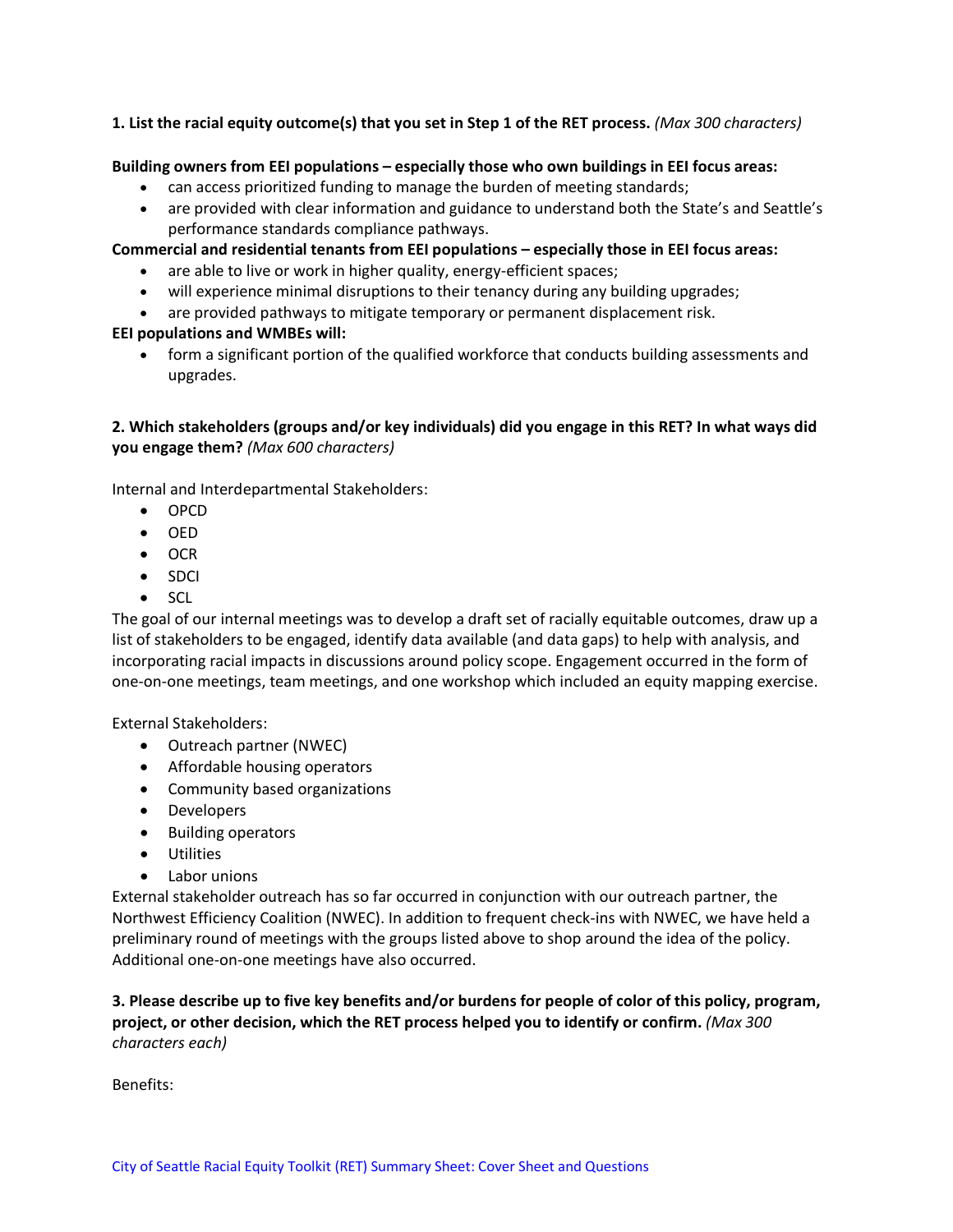- People of color will live and/or work in higher quality, healthier spaces as a result of buildings complying with the performance standards.
- People of color will form a significant portion of the qualified workforce that conducts building assessments and upgrades.

Burdens:

- Building owners who are from EEI populations might need to make significant financial outlays in order to comply with the standards.
- Tenants representing EEI populations might get displaced from their existing homes/places of business for the necessary building upgrades to take place.

**4. Please describe up to five key actions – things that you will do differently or begin to do now – of this policy, program, project, or other decision, which will increase opportunity and/or minimize harm for people of color.** *(Max 300 characters each)*

- Prioritize awareness around the state's BPS and funding avenues for building owners in EEI populations, and offer streamlined information for compliance
- Explore supporting policies both existing and in development to minimize the impact of rent increases and/or temporary displacement occurring as a result of building upgrades
- Structure requirements in the legislation and rulemaking to prioritize the training and hiring of WMBEs and energy professionals from EEI populations to conduct building assessments and upgrades

### **5. How will leadership ensure implementation of the actions described in question 4?** *(Max 800 characters)*

Since the policy is still in development, we have not identified specific implementation pathways for the actions described in question 4. The actions could also be revised or improved upon through the course of policy development this year (2020). So far, leadership at OSE has been strongly supportive of centering racial equity for this policy, and we expect that support to continue as we gain clarity on our actions.

## **6. How have/will you report back to your stakeholders? (This includes the people who were directly engaged in this RET process, those who will be affected by decisions made, and other departments or divisions impacted by the RET findings and the actions described in question 4.)** *(Max 800 characters)*

Our reporting back has primarily occurred through the medium in which stakeholders were engaged; I.e. through one-on-one or group meetings or workshops, we both collect information and feedback on the policy approach and report back on how that has influenced our analysis. For example, we heard at a recent workshop that the racially equitable outcomes should explicitly call out displacement as a burden, so we included that in the list and have set up a follow-up meeting with those stakeholders to determine what actions could support that outcome.

**7. What additional racial equity issues did this RET reveal? Consider how these unresolved issues present opportunities for structural transformation (i.e. working across departments, and with other institutions and sectors to achieve racial equity).** *(Max 800 characters)*